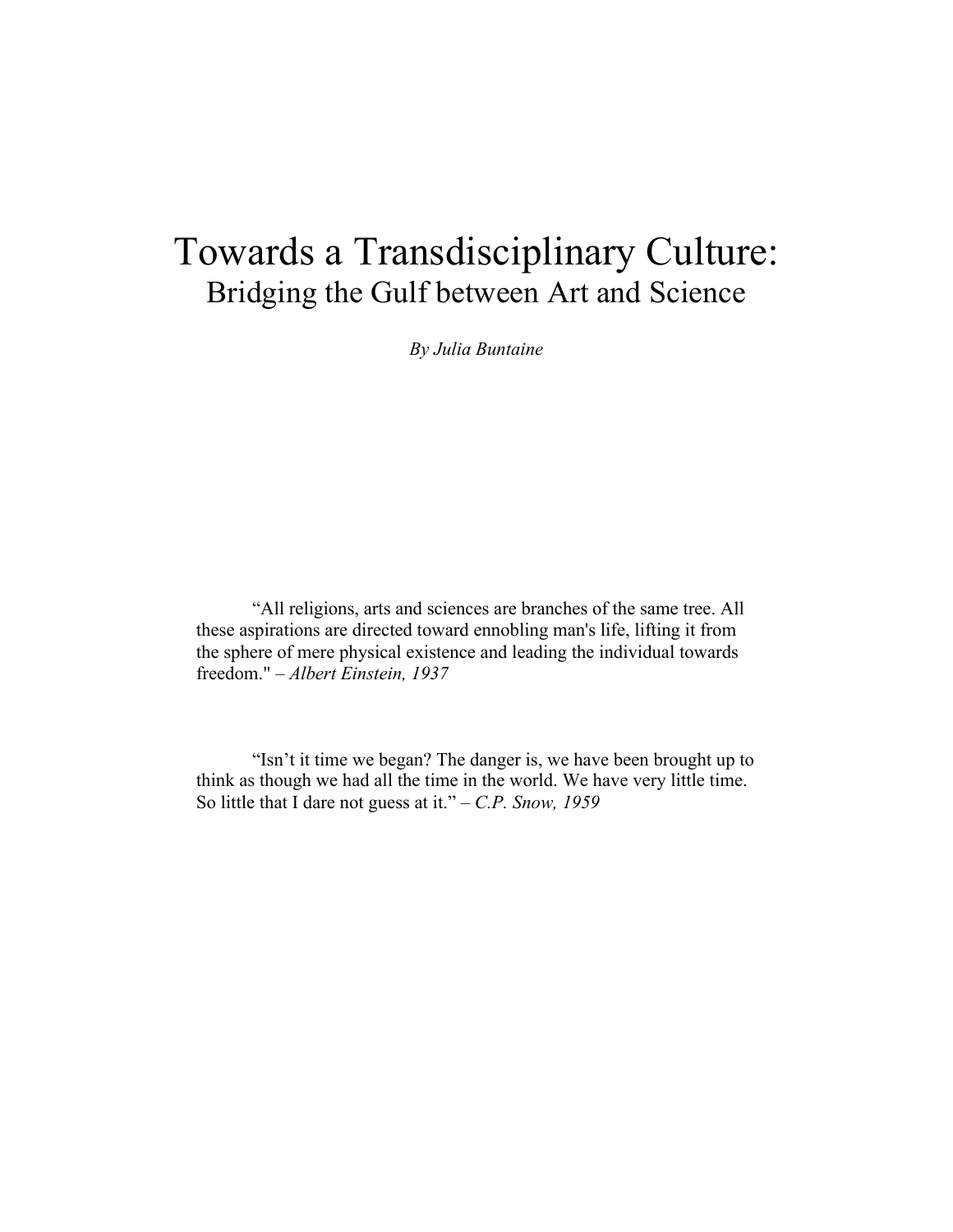The sciences and the humanities are two sides of the coin of our culture. Together they provide the technology that enables our medicine, the paintings that enrich our senses and surroundings; the sciences and humanities hold our species' greatest intellectual and creative achievements, rooted in the human desire to investigate the big, ontological questions. While unaware of each other, it is no coincidence that as Einstein was working on his groundbreaking theory of special relativity, Picasso was investigating the relationship between space and time in his own revolutionary piece, *Les Demoiselles d'Avignon*.

In the case of Einstein and Picasso, it is as if the idea that space and time had a specific relationship to be discovered was in the air in the early  $20<sup>th</sup>$  century, and this example of the convergence of art and science on the same topic is not an isolated  $incident<sup>1</sup>$ . The sciences and the humanities have always been interested in the same things. E.O. Wilson, notable American biologist and author, refers to the sciences and humanities as two of our "great branches of learning,"<sup>2</sup> and when thought of this way, it is easy to see how the same topics crop up in both disciplines. Gauguin's infamous painting *Where Do We Come From? What Are We? Where Are We Going?* encapsulates the fundamental ideas that have driven the investigations in both the arts and sciences throughout the ages; these questions are as central to biology, neuroscience, physics, astronomy, geology, and ecology and they are in classical art, medieval art, realism, modernism, and postmodernism.

Arthur I. Miller, noted physicist and author on science and art, wrote, "Art and science at their most fundamental are adventures into the unknown."<sup>3</sup> Despite such a fundamental commonality, these two branches of learning are exploring the same frontier of knowledge in separate buildings, talking in separate journals, sharing insights at separate conferences. As Wilson would say, "They are indeed creative siblings, but they lack a common language."<sup>4</sup>

The arts and sciences were not always separate, however, which prompts the discussion of their separation and its implications. An intellectual culture in which there is a free exchange of knowledge and ideas across disciplines is a culture lost to us. Whether for a personal gain of the practitioner, a gain within the given field, or a broader cultural gain, the arts and sciences should communicate, and more. Imagine what could have been gained had Einstein and Picasso known each other, shared their ideas? Operating blindly of each other, two of our great modes of investigation are acting alone– but that may be changing. In order to adequately discuss the importance of last point, however, how our intellectual culture came to be divided, and why, must first be explored.

<sup>&</sup>lt;sup>1</sup> Leonard Shlain, *Art & Physics: Parallel Visions in Space, Time and Light (William Morrow Paperbacks* 2007).

<sup>&</sup>lt;sup>2</sup> Edward O. Wilson, *Consilience: The Unity of Knowledge* (Vintage, 1999), 12.

<sup>&</sup>lt;sup>3</sup> Arthur I. Miller, *Insights of Genius: Imagery and Creativity in Science and Art* (MIT Press, 2000), 432.

<sup>&</sup>lt;sup>4</sup> Edward O. Wilson, *Consilience: The Unity of Knowledge,* 126.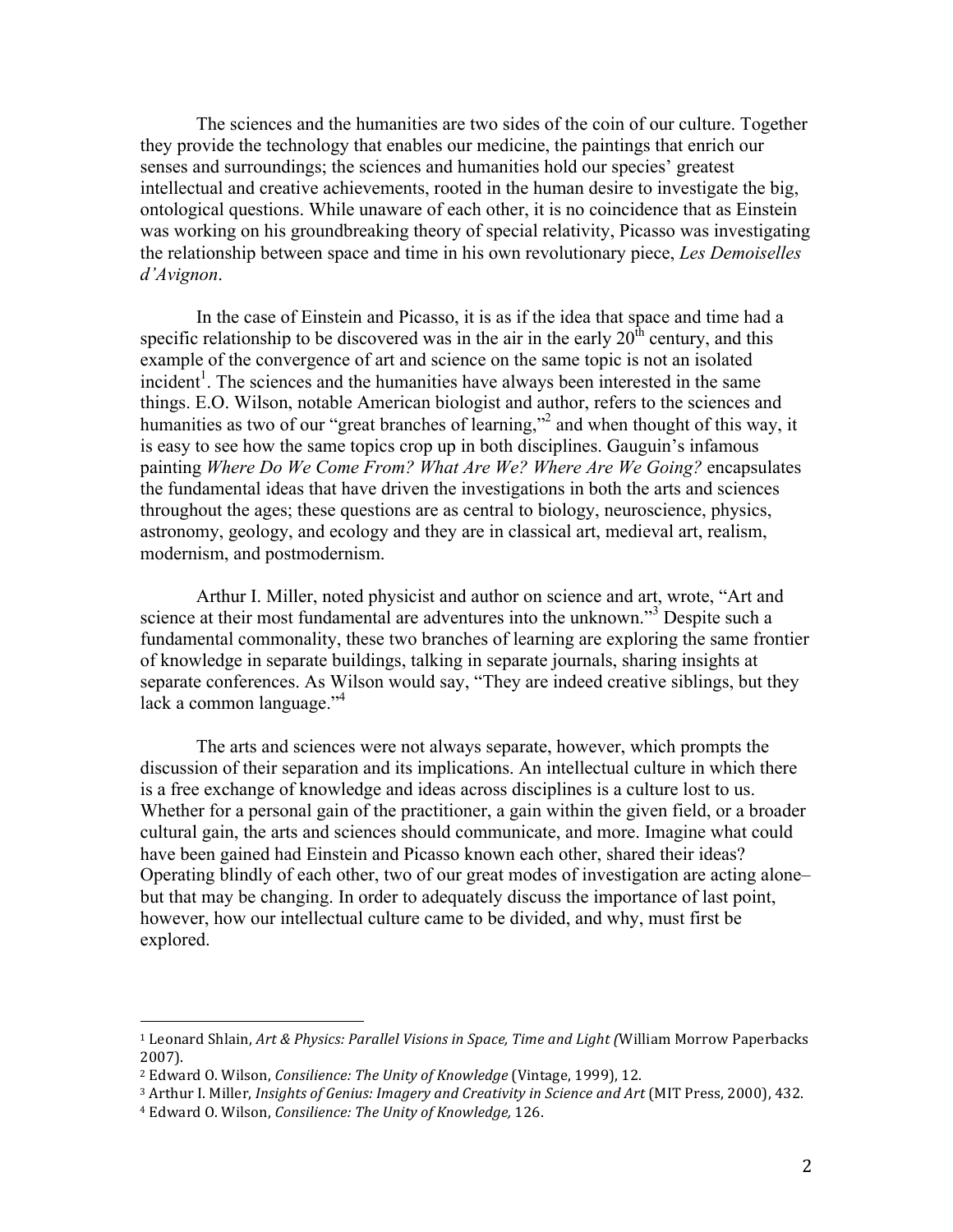## THE TWO CULTURES

So what does it mean–that the two "siblings" of our intellectual culture are largely unable to communicate? In 1959 C.P. Snow delivered his now infamous lecture entitled "The Two Cultures and the Scientific Revolution."<sup>5</sup> Snow, British scientist and novelist, was one of the first to write on the stark division of our intellectual culture (as separate from practical, quotidian life) into the sciences and the "literary"–or the humanities–and he saw this divide as a tragedy. (While the "sciences" he refers to are the natural sciences, the "humanities" was meant to encapsulate the creative humanities and the social sciences. This essay will largely center on the relationship between the sciences and the creative humanities, or "the arts," as they commonly represent the humanities at large.) "The degree of incomprehension on both sides is the kind of joke which has gone sour," he wrote, lambasting scientists for not being able to make it through a Dickens novel and artists for being "tone deaf" to science. Snow went on to say, "To us as people, and to our society...It is at the same time practical and intellectual creative loss."<sup>6</sup>

Typical of any speech making claims about something as complex as culture, Snow received his own dose of criticism. Nonetheless, these words struck a chord across the global intellectual sphere, reverberating through time to today. Fifty years later the two cultures persist, and people like Wilson and others are still writing about it. But what is the big problem with intellectual culture being split into two? What are the consequences of this tragedy?

## THE ONE

To fully understand the consequences of the split in our intellectual life, a discussion of the time when there was no such divide must be had. The Renaissance was for the arts what the Enlightenment was for the sciences; each were able to break free of middle-aged traditions, reach back into history, and cultivate the genius handed down by the Greeks and Romans.<sup>7</sup> The 300 years spanning these periods gave birth to the modern course that the arts and sciences have followed. Some of the greatest scientists and artists of history are from this time including Galileo, Giotto, Leonardo da Vinci, and Isaac Newton. As the Renaissance was a rebirth from the Church into the free art world in the  $15<sup>th</sup>$  century, the Enlightenment served as the rebirth of science, beginning in the late  $17<sup>th</sup>$ century.

While the Enlightenment was shaped by many great figures all across the Western world, the words and works of philosopher and scientist Francis Bacon provide a clear window on the zeitgeist of the Age of Reason. As Wilson writes, "The grand architect of this dream was… Francis Bacon. Among the Enlightenment founders, his spirit is the one that most endures."8 Wilson also included a quote of Bacon's, speaking on how the culture at large must recover from the repressive force of the Middle Ages:

<sup>&</sup>lt;sup>5</sup> C.P. Snow, *The Two Cultures and the Scientific Revolution (Cambridge University Press, 1959).* 

<sup>6</sup> C.P. Snow, *The Two Cultures and the Scientific Revolution.* 

<sup>&</sup>lt;sup>7</sup> E.H. Gombrich, *The Story of Art* (Phaidon, 1995), 223.

<sup>8</sup> Edward O. Wilson, *Consilience: The Unity of Knowledge*, 23.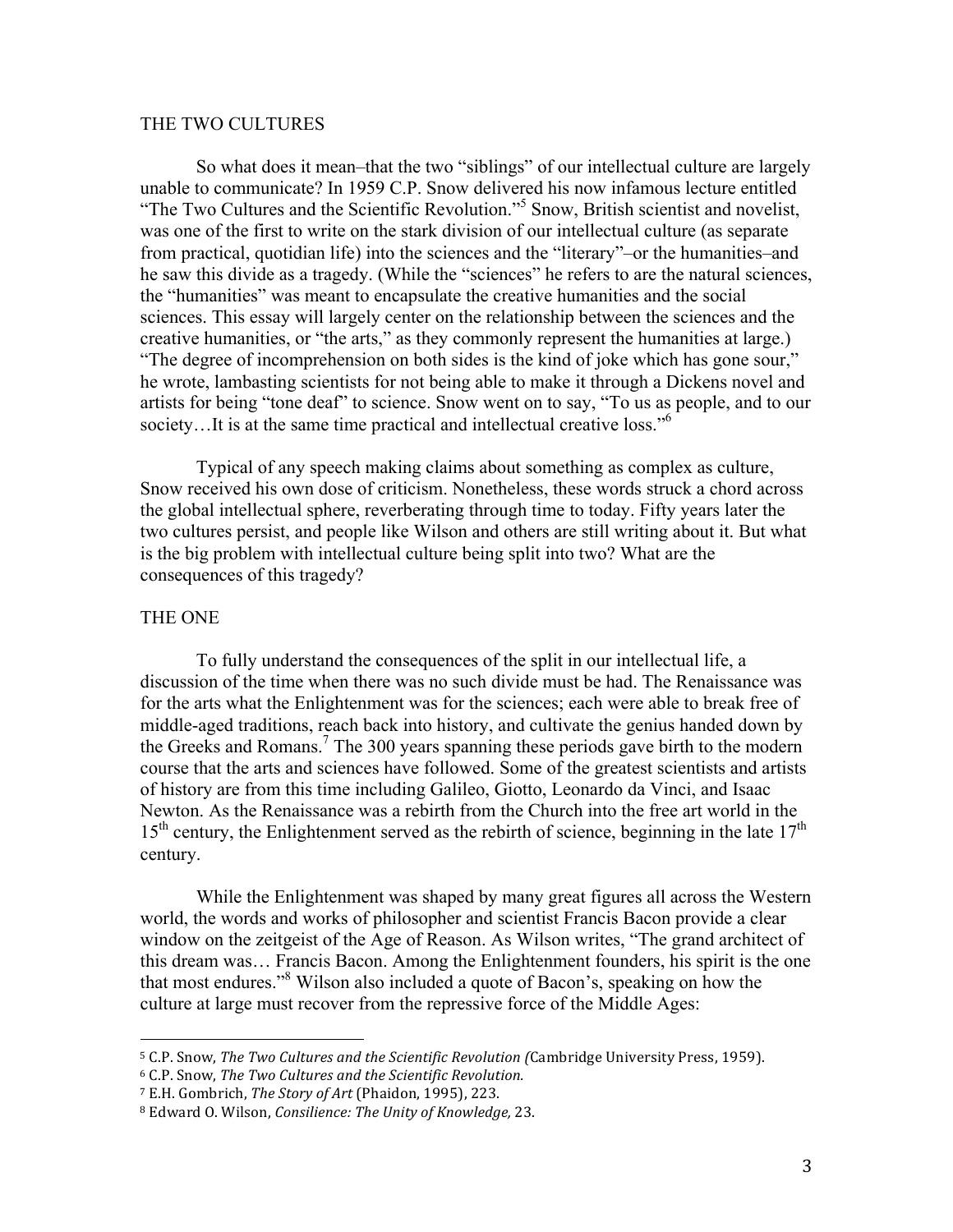"And whilst men agree to admire and magnify the false powers of the mind, and neglect or destroy those that might be rendered true, there is no other course left but with better assistance to begin the work anew, and raise or rebuild the sciences, arts, and all human knowledge from a firm and solid basis<sup>",9</sup>

Bacon, embodying the Enlightenment values, believed in a sort of unity among all branches of learning, considering it crucial to improving the "human condition." The Enlightenment, therefore, was the distinct historical time in which all branches of learning, all modes of inquiry, were considered equally important in that each kept the others in perspective, and each helped the others to stay whole. Professionally contributing to a number of fields was common during this time, as evidenced by figures such as Isaac Newton, John Locke, Diderot, Leibniz, and Rousseau.

## THE GULF

Today, the gulf between the sciences and the humanities (especially the arts) is best felt by those who are involved in both fields. To split time between the laboratory and the studio, for example, is to experience a double-life where the conventions, conversations, and expectations of each are vastly different. While in one, it is often fruitless to speak of the other; the attitude of one field is indifference to the other, their view of the other distorted with ignorance and prejudice. This is revealed in the common caricatures of our culture; scientists are dry, heartless, and disconnected from the human condition while artists are misanthropic, existential drunks. For anyone who moves between these two cultures, these attitudes are doubly troubling.

An intellectual culture divided is one that operates in an incomplete context. As Wilson wrote, "Only fluency across the boundaries will provide a clear view of the world as it really is…"10 and it is this sentiment which lies at the heart of the matter: with an unbalanced view, how can the meaning of any of our discoveries be wholly devised, or understood by either side? It is a loss that cannot be quantified, because it is loss of opportunity.

## EDUCATION

Snow, among the many to succeed him, have pointed their fingers to education as the foundation for the formation of the two cultures, and thus, the place for their reunion to occur. The Western educational system is one geared towards specialization; in the sciences, the combining of subjects into hyper-specific fields is becoming more and more common, such as "biophysics" and "neuroaesthetics." While this enables individuals to become experts in fields that require extreme specificity, this specialization has the byproduct of creating experts in the sciences and humanities who have little or no knowledge of the other, because they are not required to. Specialization also leads to

<sup>&</sup>lt;sup>9</sup> Edward O. Wilson, *Consilience: The Unity of Knowledge,* 23.

<sup>&</sup>lt;sup>10</sup> Edward O. Wilson, *Consilience: The Unity of Knowledge*, 13.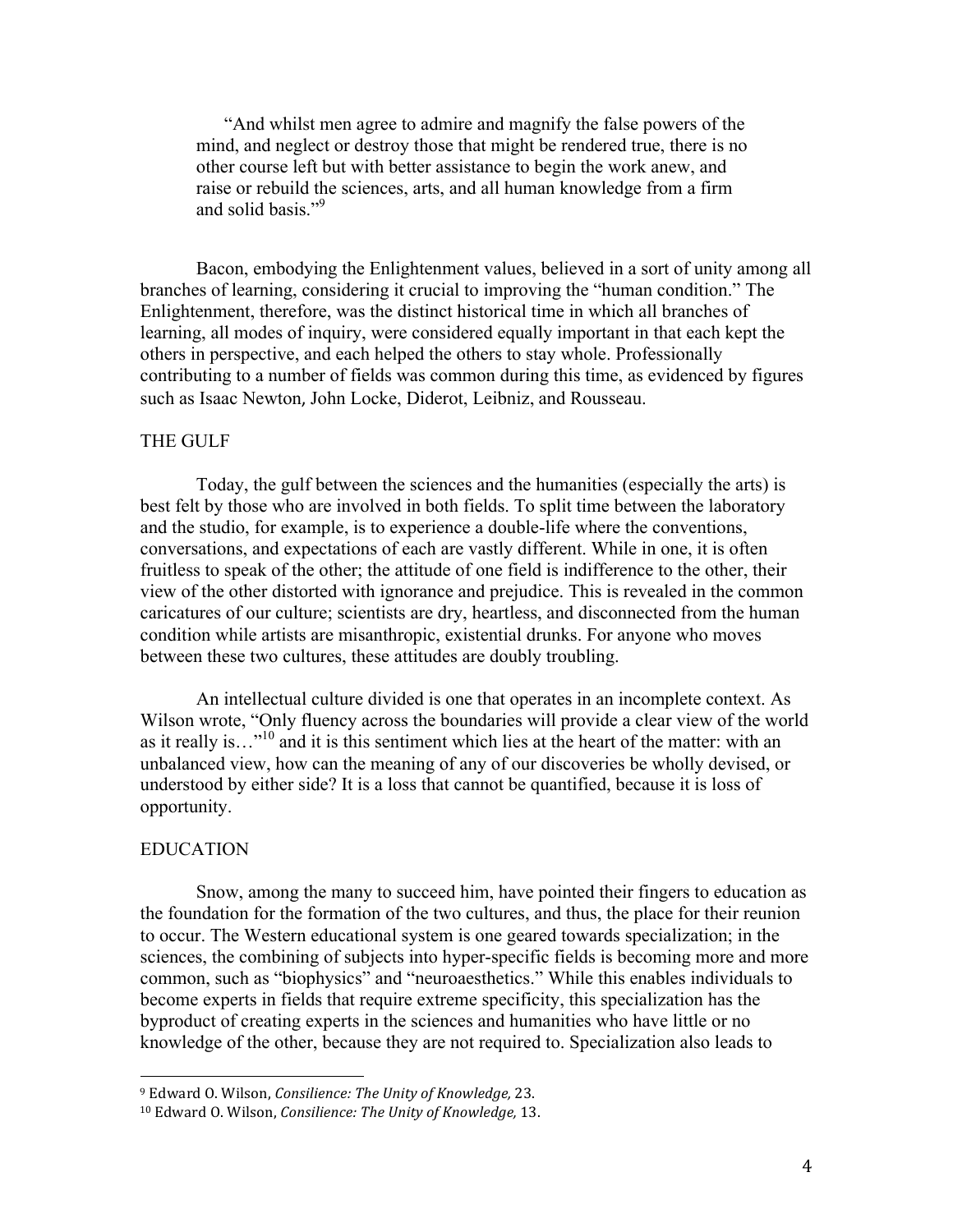intradisciplinary experts who may know everything there is about an atom, but have never heard of RNA. It is a modern day version of the oft-quoted Indian parable about the six blind men who describe an elephant in six different ways due to their vantage points, unaware of each other's perspectives.

Similarly, education in the arts has become more specialized, sparked by post-WWII funding to attend BA and MFA programs provided by the G.I. Bill. Those who pursue careers in the arts are expected to go to graduate school now, unable to teach at the college level–the most standard career path for those in the arts–without a graduate degree. And with the advent of institutions dedicated to only the arts, young and emerging artists alike easily elude a multi-disciplinary educational setting, replacing science and math with the texts of theorists like Lyotard, Derrida and Foucault.

## THE POSTMODERN EFFECT

While the structure and aims of our educational system helped form the gulf between our two cultures, the sciences and the arts have also suffered from another force that has only complicated the matter. Beginning to appear in the creative humanities and social sciences in the late  $19<sup>th</sup>$  century, this movement gained cultural prominence in the 1980s and 90s after Jean-François Lyotard coined the term in 197911–Postmodernism. Rejecting the "pure form" of modernist ideal via parody, ironicism, and deconstructivism, postmodernism mixes high art with pop culture, insists on a plural over singular meaning, and seeks to flout old conventions through shocking new forms. In postmodernism everything becomes self-referential, and every text a language game the author constructs and the reader plays with himself. There is no truth, because there is no "real" reality, only social reality. Beauty is a construct to stand against, and the multiplicity of meaning in a work is as endless as the image in two opposing mirrors.

As with every cultural movement, it is not particularly productive to deem postmodernism a "good" or "bad" thing that happened to the humanities at large. It was what it was. What is productive is to talk about the specific ramifications postmodernism had. At best, postmodernism introduced the idea of the artist being the authority who claims their work a work of art (thank you Duchamp, and his *Fountain)*. At worst, art of the postmodern variety lead to the drastic cuts of the National Endowment for the Arts' governmental funding (thank you Andre Serrano, and his *Piss Christ*). Indeed it was unfortunate that Senator Jesse Helms crossed paths with Serrano's work. Paired with a few other similar incidents during this time (including Dread Scott Tyler's *What is the Proper Way to Display an American Flag?*), 1989 was the last year the government, and the general public, trusted art enough to fund it seriously.

The National Endowment for the Arts is one of two federal funding sources for those in the humanities in the U.S. (the other being the National Endowment for the Humanities which focuses on institutional funding), providing grants in all artistic fields including the visual arts, literature, media arts, music, opera, dance, design, and theater. In 1989 the NEA had 320 million in funding (after inflation conversion), a number that

<sup>11</sup> See:!*http://plato.stanford.edu/entries/postmodernism/#9*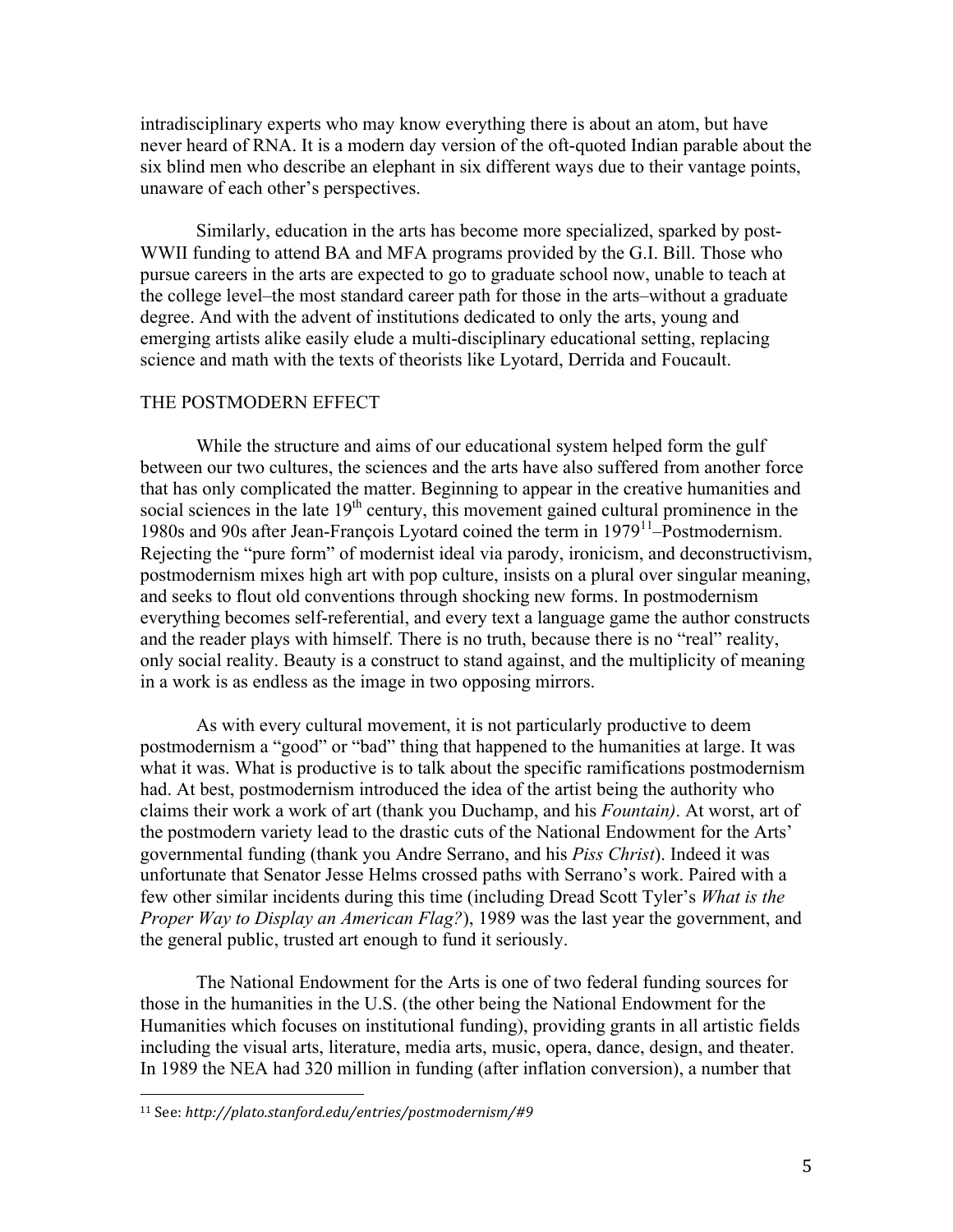was generally rising before that year, but began to generally decrease following that year. The ramifications of the 1989 controversies came to a head seven years later, and funding was cut from 250 million in 1995 to about 148 million in 1996. Today the NEA's appropriations budget is hovering around  $146$  million.<sup>12</sup> Individuals pursuing careers in artistic fields in the United States–most of who wouldn't identify with the postmodern movement–desperately feel this funding cut.

# CULTURAL MARGINALIZATION

The ideas that postmodernism propagated were not restricted to the arts and humanities, however; the cultural marginalization of science is postmodernism's other tragic consequence, which Snow saw forming back in 1959:

"…I believe the pole of total incomprehension of science radiates its influence on all the rest. That total incomprehension gives, much more pervasively than we realize, living in it, an unscientific flavor to the whole 'traditional' culture, and that unscientific flavor is often, much more than we admit, on the point of turning anti-scientific."<sup>13</sup>

Claiming all knowledge as the product of a narrative that it rejects, postmodernism undercuts the very seeking, testing, and transcribing of knowledge which science commits itself to pursue. Indeed, like Snow asserts, as postmodernism crept its way into the general humanities, the subversion of science crept its way into our culture and Congress via their largely social-science education.<sup>14</sup> With 535 members of Congress only nine members are research scientists by degree<sup>15</sup>. Jonathon Zilberg, contributor to *Leonardo Review* and researcher in the department of Transtechnology at Plymouth University, wrote on this subject:

"No doubt the problem of specialization is a constant challenge as are the unique barriers to becoming scientifically literate and the importance thereof particularly for government policy making. Some scientists might well be 'culturally' illiterate as regards 'great' and other literature and most scholars in the humanities and social sciences, and especially citizens in the 'public' sphere, are to varying degrees scientifically illiterate."<sup>16</sup>

Today the attitude around science has enabled a culture in which half of the U.S. population does not believe in, or is not worried about climate change<sup>17</sup>. As with the arts, the postmodern attitude towards science shows up in the numbers. The National Science Foundation, a main source of funding for research scientists, has an annual budget of \$7

<sup>&</sup>lt;sup>12</sup> See: http://arts.gov/open-government/nea-budget-planning-information/national-endowment-arts*appropriations-history* 

<sup>&</sup>lt;sup>13</sup> C.P. Snow, *The Two Cultures and the Scientific Revolution.* 

<sup>&</sup>lt;sup>14</sup> Edward O. Wilson, *Consilience: The Unity of Knowledge*, 126.

<sup>&</sup>lt;sup>15</sup> See: http://www.huffingtonpost.com/bill-lucey/113th-congress-by-the-num\_b\_2737382.html

<sup>16</sup> Jonathon!Zilberg:!*http://www.academia.edu/2513650/Beyond\_the\_Estuary\_Metaphor*

<sup>&</sup>lt;sup>17</sup> See: http://www.weather.com/news/science/environment/more-americans-dont-believe-global*warming-happening-survey-20140117*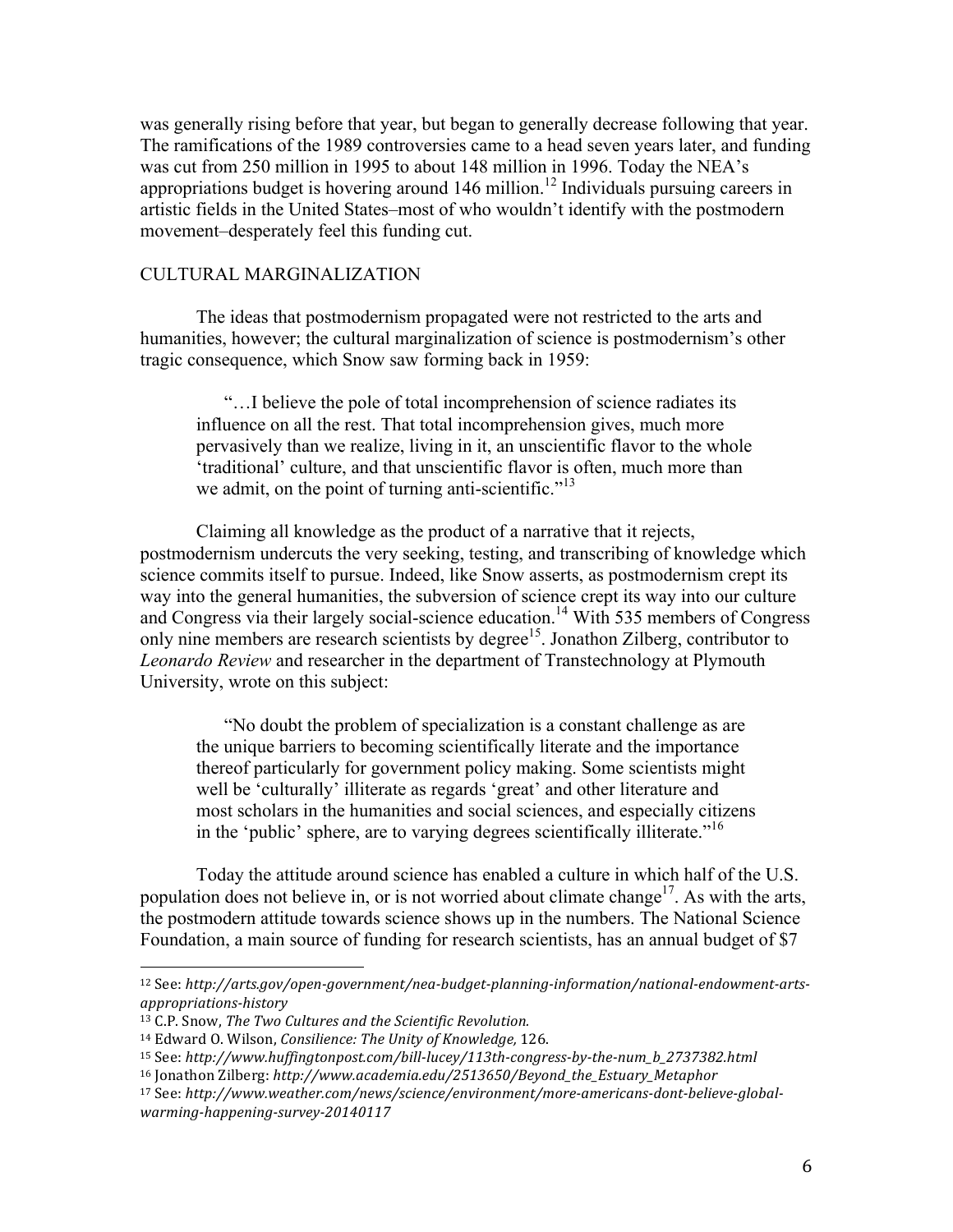billion. While this is about 48 times more than the arts' budget, it is miniscule compared with the \$625 billion for military, or \$851 billion for Medicare and Medicaid.<sup>18</sup> Who knows how much more funding the arts would see, or the sciences for that matter, had one senator not taken offense to the "mood swing"–to borrow Wilson's phrase–of postmodernism.

## BRIDGING THE DIVIDE

Divided, the sciences and the arts are suffering similar fates; after the dream of Bacon fizzled out, our educational system created specialists who don't speak the same language, and because postmodernism undercut the legitimacy of the arts and sciences, each have been marginalized by the systems they're housed in, and in turn they have marginalized each other even further. While each has its own battles to fight, surely they are not better off apart.

So, what is to be done about the two cultures? Four years after Snow published his essay he revisited the topic with an addendum; as he wrote in *The Two Cultures: And a Second Look*, "It is probably too early to speak of a third culture already in existence. But I am now convinced that this is coming. When it comes, some of the difficulties of communication will at last be softened..."<sup>19</sup> Snow envisioned the building of a bridge of communication between the sciences and general humanities, closing the "communications gap" which kept each ignorant of the others' achievements.

# THE THIRD CULTURES

!!!!!!!!!!!!!!!!!!!!!!!!!!!!!!!!!!!!!!!!!!!!!!!!!!!!!!!

Indeed, a third culture has arisen, but it is not what Snow had in mind. The third culture, as it stands today, describes the communication of science not to the humanities, but to the public at large, in the form of popular science books. Brian Greene and Richard Dawkins are two names that heavily populate the science section of the Barnes and Nobles bookshelf. John Brockman, founder of The Edge Foundation and author of the popular science book *The Third Culture: Beyond the Scientific Revolution* (1995), wrote on the third culture he's helped to form:

**"**The third culture consists of those scientists and other thinkers in the empirical world who, through their work and expository writing, are taking the place of the traditional intellectual in rendering visible the deeper meanings of our lives, redefining who and what we are."**<sup>20</sup>**

Circumventing the humanities altogether, scientists and science writers now publish books about their own their colleague's research, and Brockman is the first to admit this: "Although I borrow Snow's phrase, it does not describe the third culture he predicted. Literary intellectuals are not communicating with scientists. Scientists are

<sup>&</sup>lt;sup>18</sup> See: http://en.wikipedia.org/wiki/File:U.S.\_Federal\_Spending\_-\_FY\_2011.png

<sup>&</sup>lt;sup>19</sup> C.P. Snow, *The Two Cultures: And a Second Look* (Cambridge, 1964).

<sup>&</sup>lt;sup>20</sup> John Brockman: http://www.edge.org/conversation/the-third-culture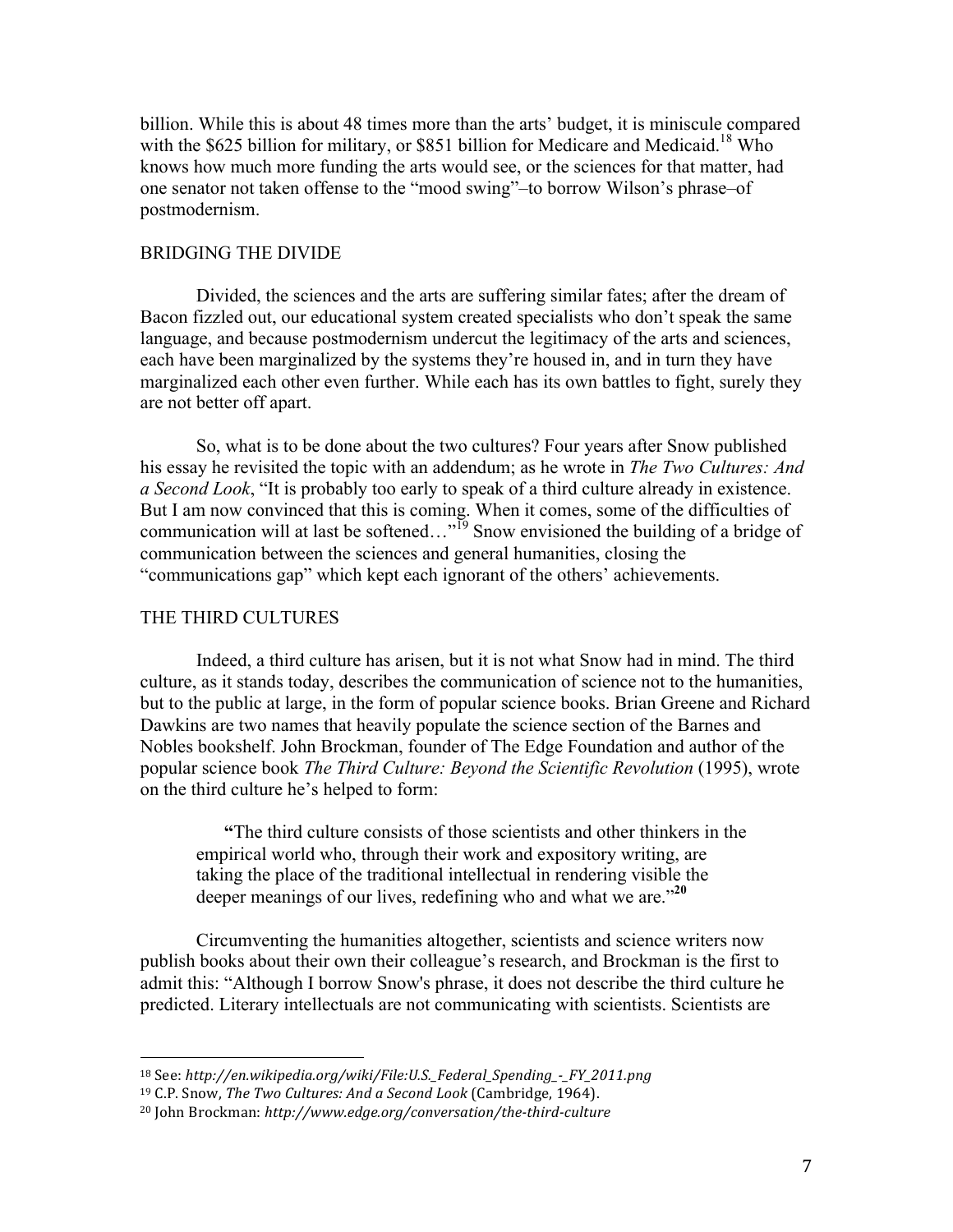communicating directly with the general public."<sup>21</sup> Whether his statement about communication was an observation or an agenda is unclear, but what is clear is that the sciences and humanities are still not communicating. While it is great that one can now pick up a bit of astrophysics while riding the subway, this does not move our cultures toward any kind of unification.

Aforementioned scientist and author E.O. Wilson proposed another brand of third culture in the late 90s in his book *Consilliance: The Unity of Knowledge* (1998). In *Consilience*, Wilson argues for a unity of the two cultures. "The strongest appeal of consilience," he wrote, "is in the prospect of intellectual adventure and, given even modest success, the value of understanding the human condition with a higher degree of certainty."<sup>22</sup> Wilson ends *Consilience* stating, "A united system of knowledge is the surest means of identifying the still unexplored domains of reality. It provides a clear map of what is known, and it frames the most productive questions for future inquiry."

While Wilson offered a few ideas of how to apply to the branches of learning consilience principles in a non-artificial, ad-hoc way, what he offers is much more applicable within the sciences themselves (a unity among physics and neuroscience, for example). Wilson essentially argues to unite the creative humanities and social sciences with the natural sciences via adopting a reductionist approach across the board–because everything is made up of atoms, after all. With the passionate heart of a scientist, what Wilson misses is that atoms are only one level of description, and is not necessarily the best level in every instance, especially for the arts, which speak to human experience (human experience being a subject described poorly by atoms).

# A FOURTH CULTURE

Jonah Lehrer, noted science writer and author of *Proust was a Neuroscientist* (2007), has had a special focus on the overlaps between the arts and sciences. Taking a cue from Snow, Brockman, and Wilson, Lehrer proposed his own solution, a "fourth culture," to fix what the third cultures got wrong. In the final segment, his *Coda*, Lehrer described the nature of this fourth culture as,

"*…*one that seeks to discover relationships *between* the humanities and the sciences. This fourth culture, much closer in concept to Snow's original definition… will ignore arbitrary intellectual boundaries, seeking instead to blur the lines that separate. It will freely transplant knowledge between the sciences and the humanities, and will focus on connecting the reductionist fact to our actual experience. It will take a pragmatic view of the truth, and it will judge truth not by its origins but in terms of its usefulness."

*Proust was a Neuroscientist* put Lehrer on the popular science book map, offering fascinating insight into the work of eight artists (visual artists, writers, a poet, a cook, and

<sup>&</sup>lt;sup>21</sup> John Brockman: *http://www.edge.org/conversation/the-third-culture* 

<sup>&</sup>lt;sup>22</sup> Edward O. Wilson, *Consilience: The Unity of Knowledge*, 9.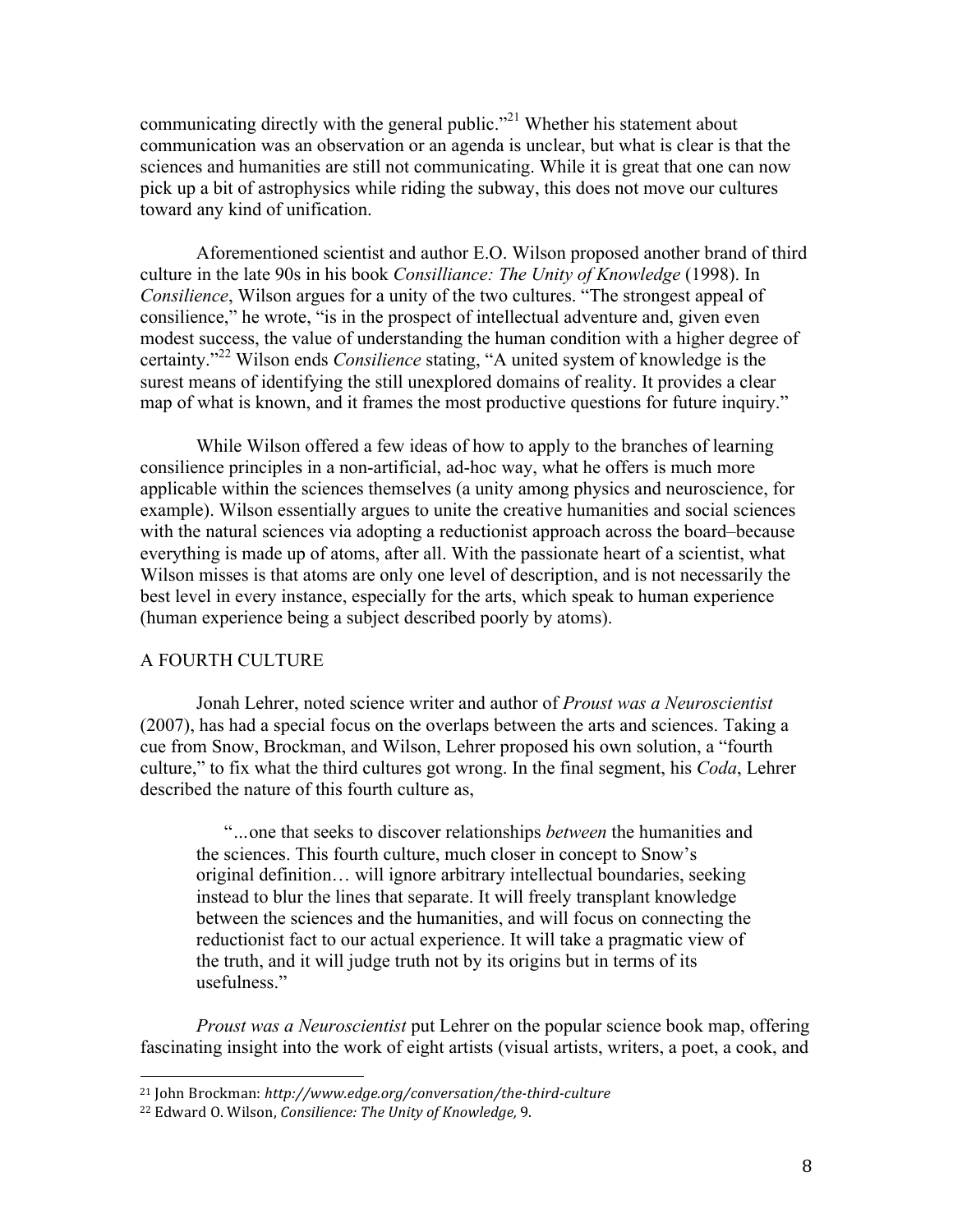a musician) whose work conceptually illustrated aspects of neuroscience yet to be discovered. It is his above-quoted *Coda*, however, that contains Lehrer's core message: in today's world art and science can, and should exist in the same intellectual sphere because, "Both art and science can be useful, and both can be true."<sup>23</sup> Indeed, Lehrer's fourth culture seems much closer to what Snow envisioned, where the sciences and the arts communicate, share ideas, pair scientific method with artistic experience and leave behind old prejudices. Whether because it came at the end of his book, because the interest-factor for readers lied in the chapters about the artists, or because it is simply a difficult job, Lehrer's fourth culture largely began and ended in his *Coda.*

## SEMANTICS AND SYNCRETISMS

In this essay, and throughout the literature regarding this topic, there are a number of terms used to describe the two cultures problem. There is the "intersection," the "crossover," the "overlap" between the sciences and arts. The arts and sciences "collide" and "meet." To fix the "problem" of the two cultures we can "bridge the gap," "bridge the divide," or "gulf." In the "bringing together" of the arts and sciences we will "fuse" them, "unite" them, there will be a "synthesis" into a "third culture," "fourth culture," or a "consilience."

While the sentiment is sure, language can be problematic when trying to devise a solution to a cultural problem. Each of those phrases means something a little bit different, and while all are talking about the same general thing, the effort to "unite" the arts and sciences is an effort not united. This point is important to linger on because in trying to bridge the gulf between the sciences and arts, there are many ways one can go about it. The above phrases span everything from providing a link between the two to throwing them in the big cultural blender together, to lose all boundaries and distinction. So fixing the problem of the two cultures, one must consider what this could mean, and take careful steps in doing so.

There is also the question of if our culture should return to the days of "The One" culture, where the boundaries between the sciences and arts were so fluid as to be indistinguishable? While the days of the Renaissance and Enlightenment were some of the most important in our cultural history, the sciences and arts then were whispers of their own potential. In his latest book Arthur I. Miller writes, "We may question whether we can ever become Renaissance men and women. It's important to remember that during the Renaissance…when Enlightenment, the Age of Rationalism, began–there might have been less to know, but what was known was often vague… Today the amount of knowledge is comparatively huge, bogged down with highly specialized, complex subjects."<sup>24</sup>

Despite the problems that specialization has created in intellectual society, it would be a mistake to fuse the arts, humanities and sciences as some have suggested. In

<sup>&</sup>lt;sup>23</sup> Jonah Lehrer, *Proust was a Neuroscientist* (Mariner Books, 2008), 197.

<sup>&</sup>lt;sup>24</sup> Arthur I. Miller, *Colliding Worlds: How Cutting-Edge Science is Redefining Contemporary Art* (W. W. Norton & Company, upcoming 2014).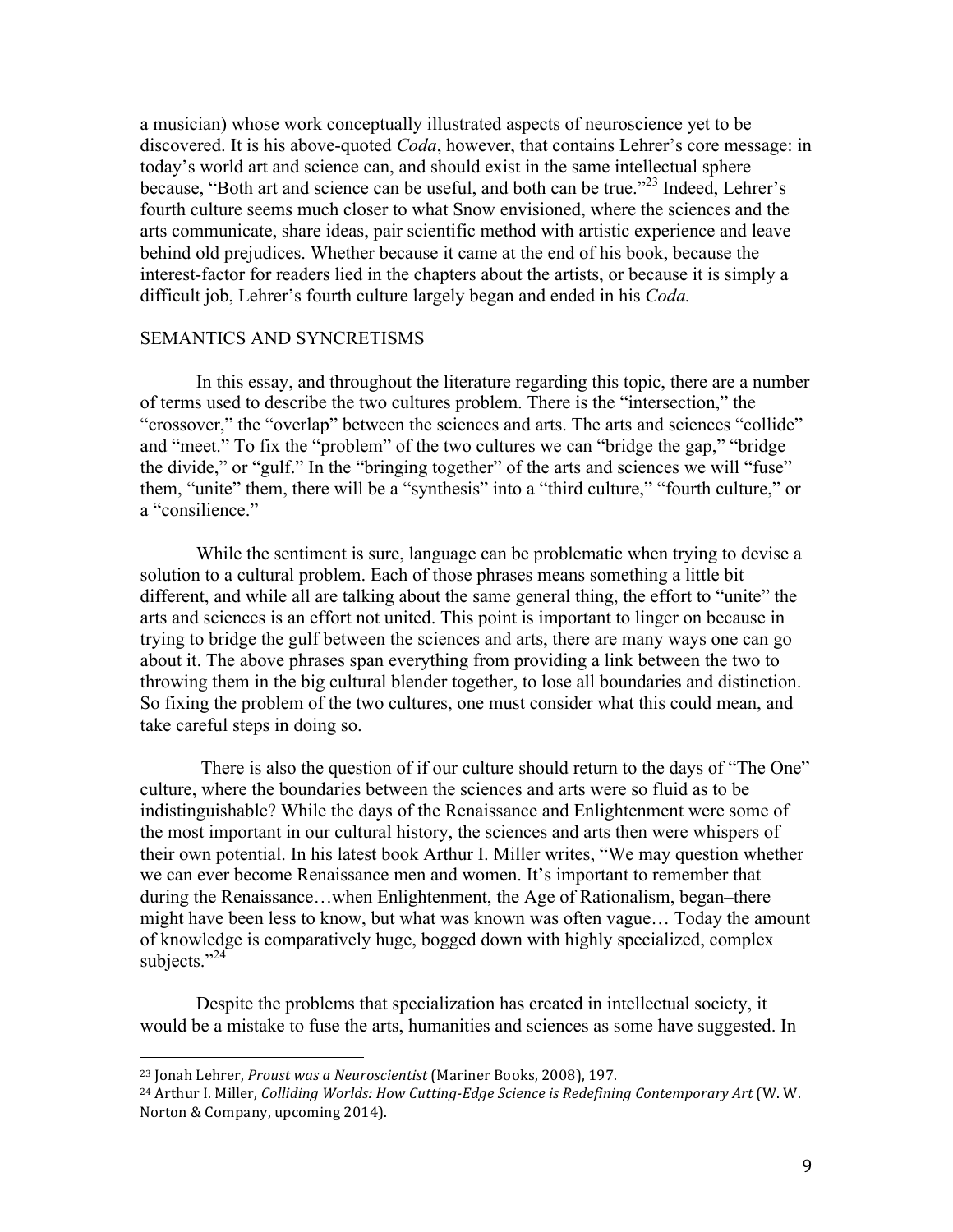his 2011 speech "Third Culture?: From the Arts to the Sciences and Back Again," Roger Malina, executive editor of *Leonardo Journal*, spoke of physicist Jean-Marc Levy-Leobold's book *Science is Not Art*, saying "He argues that there are very good reasons that the arts and sciences have separated, that we need disciplines and we don't want a syncretism." While the sciences and arts may ultimately be concerned with the same topics, they do not go about their concern in the same way, and that is what makes each of them important modes of investigation. To lose the deep, rich tradition of the scientific method and the ruthlessly independent spirit of art for some watered-down combination of the two would be devastating. Thankfully, a syncretism is not the only option for the future reunion of our branches of learning.

# ARE WE READY YET?

With 55 years since the discussion of the two cultures began, the rise of the third cultures which did nothing to bridge the divide, and the proposal of a fourth culture which offers hope of reconciliation between the arts and sciences in the form of free exchange of knowledge–is it time to stop talking and start changing?

However small, there is a tangible change occurring, as evidenced by a few emerging movements in the educational system and governmental funding. The STEM Education Coalition is an initiative that has set out to actively raise awareness in Congress and the administration about the importance of STEM (Science, Technology, Engineering, Mathematics) driven-learning to keeping the U.S. technologically and economically dominant.<sup>25</sup> The STEAM movement is a Rhode Island School of Design initiative in response to STEM, adding in "Art/Design"<sup>26</sup> to the acronym (commonly referred to as "STEM to STEAM"). The National Science Foundation and the National Endowment for the Arts have started conversations about funding across disciplines (and have begun to do so).<sup>27</sup> There are also a growing number of artistic residencies at scientific institutions such as CERN, as well as organizations that have devoted themselves to bringing the arts and sciences together, such as Leonardo/The International Society for the Arts, Sciences and Technology, Art & Science Collaborations, Inc, and *SciArt in America*.

Given the growing number of these cross-disciplinary presences, some would go as far to say that the two cultures don't exist anymore<sup>28</sup>, but the fact of the matter is that for anyone not actively engaged in these groups, the idea of the sciences and the arts in the same sphere sounds odd, if not intriguingly so. Although there are people who operate at the intersection of the sciences and the arts, it doesn't mean they haven't remained disciplines with a veritable gulf between them.

<sup>25</sup> See:!*http://www.stemedcoalition.org/*

<sup>26</sup> See:!*http://stemtosteam.org/*

<sup>&</sup>lt;sup>27</sup> See: http://www.huffingtonpost.com/john-m-eger/art-based-learning-gets-n\_b\_1867277.html

<sup>&</sup>lt;sup>28</sup> Roger Malina: http://malina.diatrope.com/2014/03/29/c-p-snow-proved-wrong-malina-says/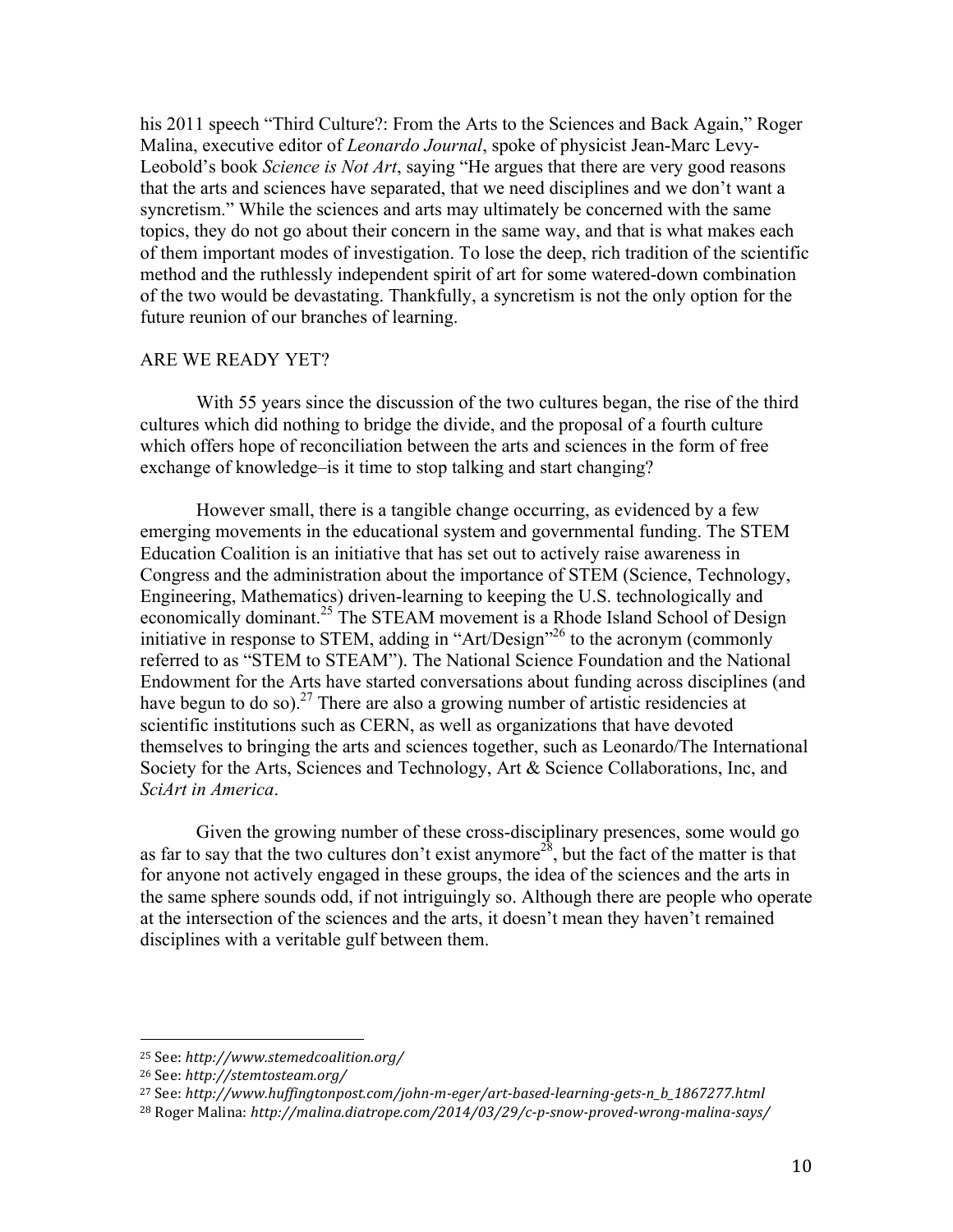# A TRANSDICIPLINARY CULTURE

While these connections between the sciences and arts are a sure start, they are mere beginnings of what needs to be a major cultural shift towards transdisciplinarity. Michael Punt, professor of Digital Art and Technology at Plymouth University and Editor-in-Chief of *Leonardo Reviews*, importantly points out that in transdisciplinary research, as opposed to interdisciplinary research, one "…extends the scope, methods and perspectives of existing disciplines whilst at the same time respecting and using the existing disciplinary framework…"<sup>29</sup> Additionally, Punt argues that transdiciplinary research "…must be intelligible outside of one's own discipline… [and] must have the capacity to produce new knowledge in the discipline being commented upon."<sup>31</sup>

In a transdisciplinary culture, echoing the sentiments of Snow and Lehrer, there would be a free exchange of knowledge between disciplines–one could jump between the branches of learning with ease. Those in the humanities would have institutional access to scientific journals like *Science* and *Nature*, while those in the sciences would read the Arts section of the New York Times and the latest Pulitzer Prize winning novels. The specialization that enables specific disciplines could continue to thrive in an educational setting which puts emphasis on crossing disciplinary boundaries by housing them in the same buildings. There would be mutual appreciation for modes of investigation other than one's own, and transdiciplinary collaboration would go from a rare occurrence to become a normal part of research. This cultural shift would be felt on all levels from education, to policy-making, to the individual practitioners. With a mutual air of respect the humanities and the sciences would stop being needlessly ignorant of one another and in turn, each could become whole again.

## THE ARTS ON SCIENCE

!!!!!!!!!!!!!!!!!!!!!!!!!!!!!!!!!!!!!!!!!!!!!!!!!!!!!!!

At the heart of this transdiciplinary culture are, and will be, those in the arts who have turned their creative gaze towards science. Artists (in the broadest sense, spanning visual artists, writers, musicians, actors, etc.) are the ones who are going to reach the general public with transdiciplinarity and will do so no matter the cultural, political, or monetary climate. The arts have always served to communicate ideas, and like any subject matter, science is a subject more and more artists are dedicating themselves to as science has moved its way toward the center of daily life. Science-inspired art is in fact the only way that Levy-Leobold could envision a true, and productive connection between the arts and sciences, as Malina summarizes his words as relating to the act of translation:

"I want to argue here that these 'goals' of art-science may be viewed as tasks of 'translation studies'… Artists who visit or work in the world of science, through the journey from art to science and back, can not only

<sup>&</sup>lt;sup>29</sup> Martha Blassnigg and Michael Punt: *http://trans-techresearch.net/wp-*

content/uploads/2010/11/Punt-Blassnigg-2013-Transdisciplinarity.pdf

<sup>&</sup>lt;sup>31</sup> Jonathon Zilberg. *http://www.academia.edu/2513650/Beyond\_the\_Estuary\_Metaphor*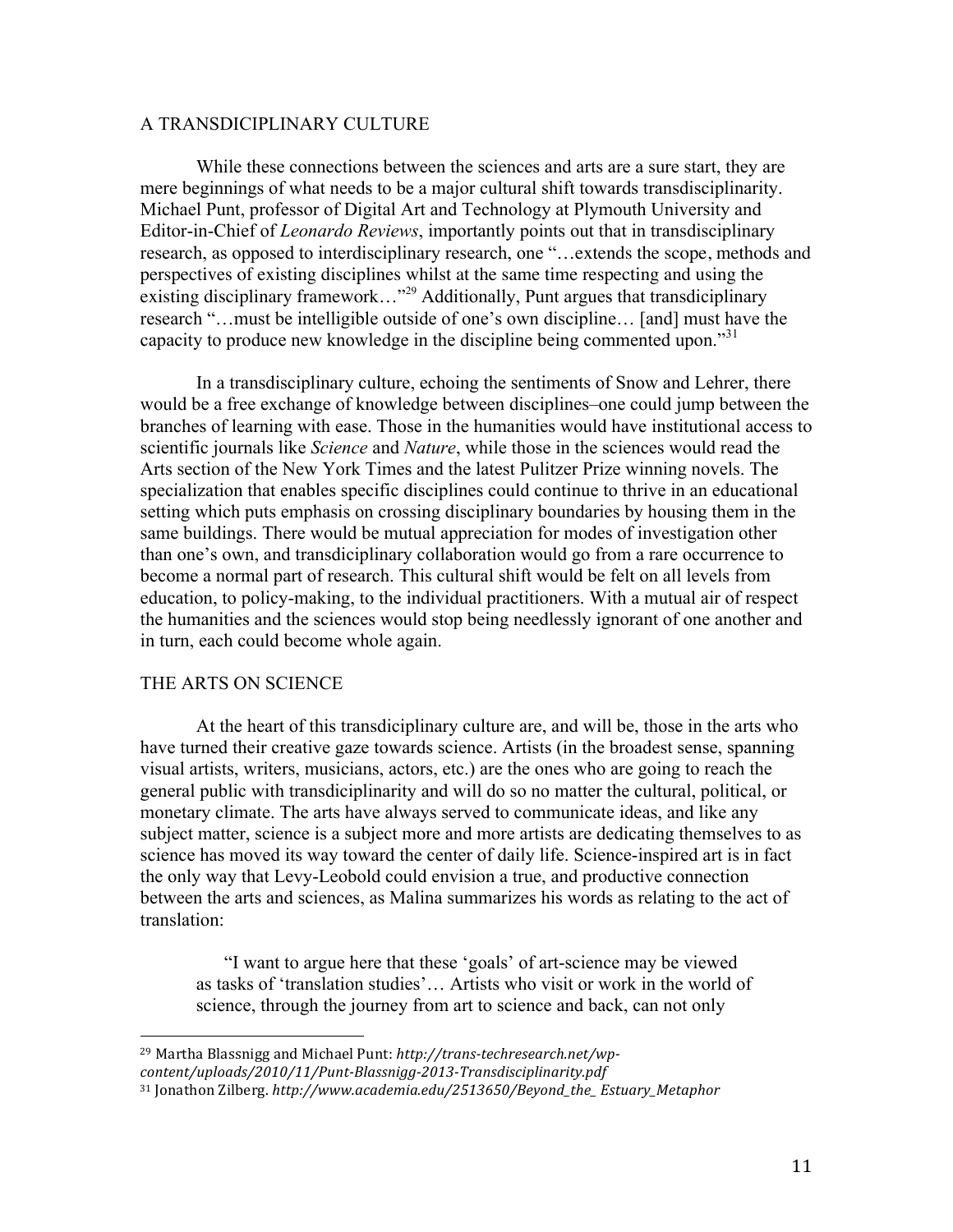notice aspects of the landscape ignored by the scientist, but also translate in ways familiar to the [public]… one of the tasks of the translator then is to find ways to transfer certain 'translatables' while acknowledging that much is untranslatable."

Malina goes on to say, "Levy-Leobold's second general argument relates to how artists help scientific ideas become culturally re-appropriated, and then fed back into the imagination of scientists."<sup>33</sup> While there is clearly more room than for only sciencerelated art in a new, united transdiciplinary culture, artists are in a way pioneering this effort, and have been for the past 40 years or so.

Due to its transdiciplinary nature the science-related art community, while small, is made up of individuals who are brilliantly creative and endlessly passionate, pushing boundaries of how one can talk about science through an aesthetic lens, and bringing science to the general public. Be it through dance, fiction, or sculpture, artists can give form to abstract data, color to statistics, experience to description. As Lehrer notes,

"While science will always be our primary method of investigating the universe, it is naïve to think that science can solve everything by itself… We now know enough to know that we will never know everything. This is why we need art: it teaches us how to live with mystery. Only the artist can explore the ineffable without offering us an answer, for sometimes there is no answer."

As stated above, this focus on science for creative practitioners is happening across artistic fields. In the world of fiction there are authors like Kim Stanley Robinson who explores both prehistorical and ecological themes in his books including the *Mars Triology* and *Shaman.* There is the poet Lynn Schmeidler who rhymes experiential descriptions of maladies from the DSM. Canadian rapper Baba Brinkman tours internationally with his *Rap Guide to Evolution*, framing evolutionary principles as analogous to principles of rap culture. The Deconstructive Theatre Project of New York incorporates ideas of consciousness and memory into the story and structure of their productions, while dancer Jody Oberfelder choreographs an immersive dance/theater production based on the concepts and architecture of the four chambers of the human heart.

#### SCIENCE-BASED VISUAL ARTISTS

!!!!!!!!!!!!!!!!!!!!!!!!!!!!!!!!!!!!!!!!!!!!!!!!!!!!!!!

One area of the arts has especially taken to science as a subject matter, however, and that is the visual arts. While the visual arts are in a sense the furthest from the natural sciences on the humanities/science spectrum, science-based visual art is an emerging force in the art world, residing in the Avant-garde fringe. Either through the exploration

<sup>33</sup> Roger Malina: http://malina.diatrope.com/2011/08/10/third-culture-from-the-arts-to-the-sciences $and-back-again-in-shanghai/$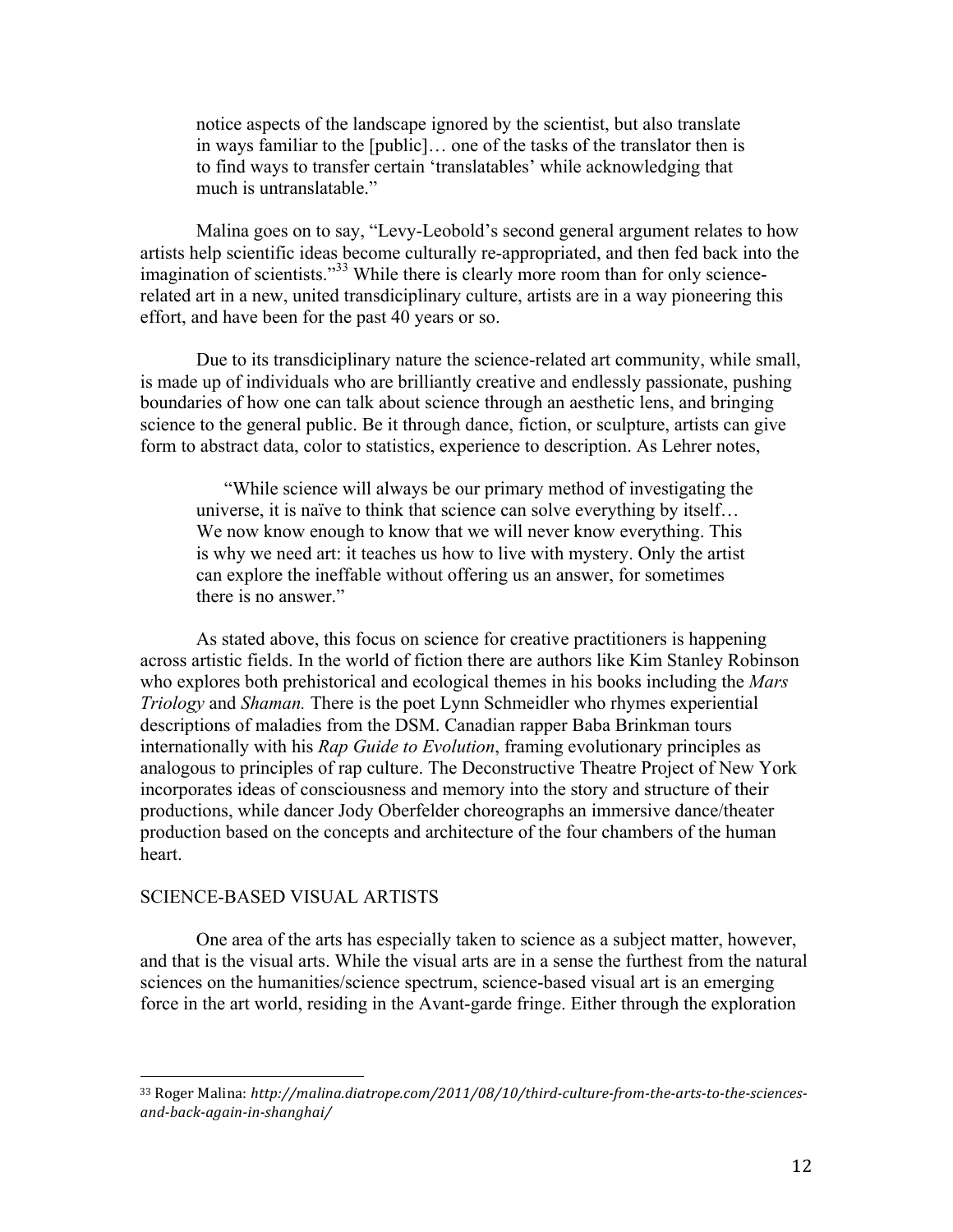of scientific topics or in the use of new-technology<sup>34</sup>, artists have found fertile ground for transdiciplinary interaction in the visualizing of science.

To end this essay, a few examples of current science-related artists in the United States who are fulfilling Snow's dream of bridging the gulf is called for. Artist Brandon Ballengée is a classic example in the science-based art world, where art has the potential to call attention to and inspire new questions in the science it's giving form to.. Holding multiple degrees, Ballengée is also a biologist and eco-activist, who is best known for his scientific and artistic work on the deformities found in amphibian populations. In a recent interview Ballengée shared his approach as a transdiciplinary artist:

"Underlying my practice is a systemic methodology, which posits art practice as a means of realizing research science, and vice-versa. While conducting primary research biological studies, scientific methods, and standards are rigorously followed… The art is an expression derived from experiences with animals in natural or artificial conditions and from the primary scientific research… While making art, I work through mediums based on intuitive decision-making and reflect on the science questions in a different less objective way. This looking from a different viewpoint inspires new questions, experiments, and more science.<sup>35</sup>

Jonathon Feldschuh, data scientist and science-based artist, recently showed a large-scale photographic series called "World Egg" comprised of altered, oval-shaped images of cosmic radiation captured by NASA. His series touches upon the notion of how artists can contribute to the field of scientific visualization and relaying findings to the public:

"…this time I started with the actual data and made a new visualization from it. In that sense, [this series is] completely scientifically valid… One of the things that I like to think about and show in my work is that the colors that we use to display scientific images are arbitrary. Scientists know and acknowledge this, but, what they don't spend a of time thinking about is that when you color an image, it resonates in the world of images, which is an incredibly rich, nuanced, and sophisticated way of communicating information."<sup>36</sup>

Lorrie Fredette is an installation sculptor whose work interprets the epidemics that have plagued our species throughout history. In speaking on her work, Fredette mentioned another function of science-art–that of the embodied experience of science. In speaking of one of her pieces in which a bottom-up view is offered, Fredette explained:

<sup>34</sup> Victoria!Vesna: *http://vv.arts.ucla.edu/publications/publications/0001/ThirdCulture /ThirdCulture.htm*

<sup>&</sup>lt;sup>35</sup> SciArt in America, February 2014: http://read.uberflip.com/i/253207/18

<sup>&</sup>lt;sup>36</sup> SciArt in America, December 2013: http://read.uberflip.com/i/220128/18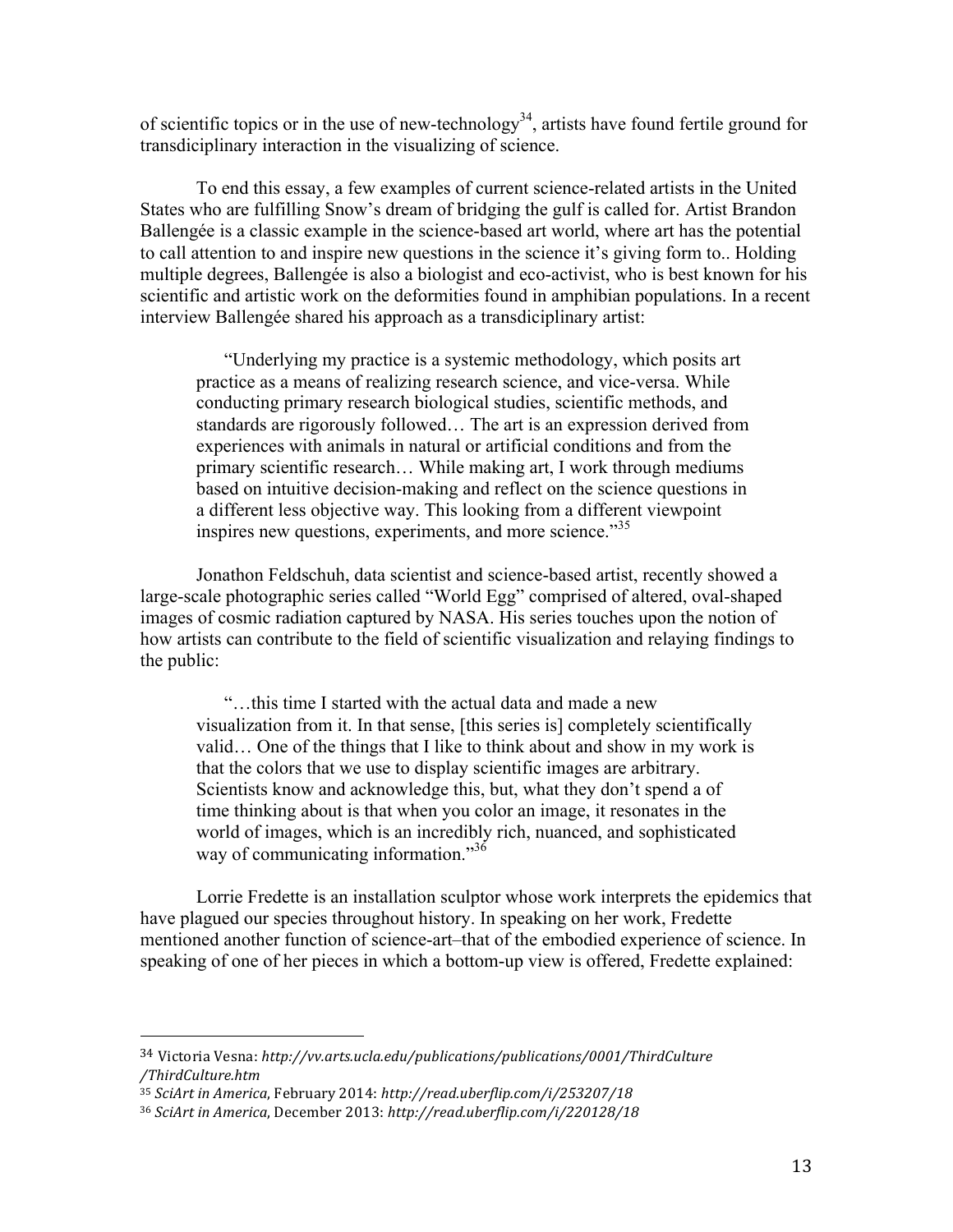"I'm interested in offering the viewer a choice: the 'best experience' of the piece is also the less accessible one. The fact that the most potent way to engage the installation is on your back, 'belly up,' accentuates your submissiveness and susceptibility. Participation is not too dissimilar from real-life exposure to contagion… By selecting the appropriate partnering venue, taking the time to research and understand the underpinnings of the epidemiology and social history of disease, and employing a sense of beauty, I create installations that are like a conversation with each viewer. I believe in the power of conversations, one person at a time.<sup>37</sup>

## **CONCLUSION**

In a transdiciplinary culture, this kind of work would exist an in intellectual environment geared towards the pursuit and sharing of knowledge no matter the discipline. That disciplines as different as biology and sculpture, for example, can find a fruitful common ground bodes well for the potential of other productive interactions between the sciences and humanities at large. In, and through, a transdiciplinary culture, Bacon's ideas can live on while the distinctions that disciplines have flourished in can be maintained. In such a culture united, one could move easily between the branches of learning, and the sciences and the humanities could not only share in communication, but could be actively collaborating as well. Questions would be asked and answers sought on whatever branch of learning suited best. The sciences and humanities would not exist on a set spectrum but in a dynamic, dimensional culture. The sciences and humanities would know each other, as siblings do. In such a culture, the wound of the divide could finally be healed, and the sciences and humanities could move forward together into the exploration of reality known and unknown. In a transdiciplinary culture, the modern-day Einstein and Picasso would know each other.

In his original speech Snow noted, "It is bizarre how very little of twentiethcentury science has been assimilated into twentieth-century art." He would be pleased with the promise that the  $21<sup>st</sup>$  century holds.

<sup>&</sup>lt;sup>37</sup> *SciArt in America, April 2014: http://read.uberflip.com/i/287619/30*